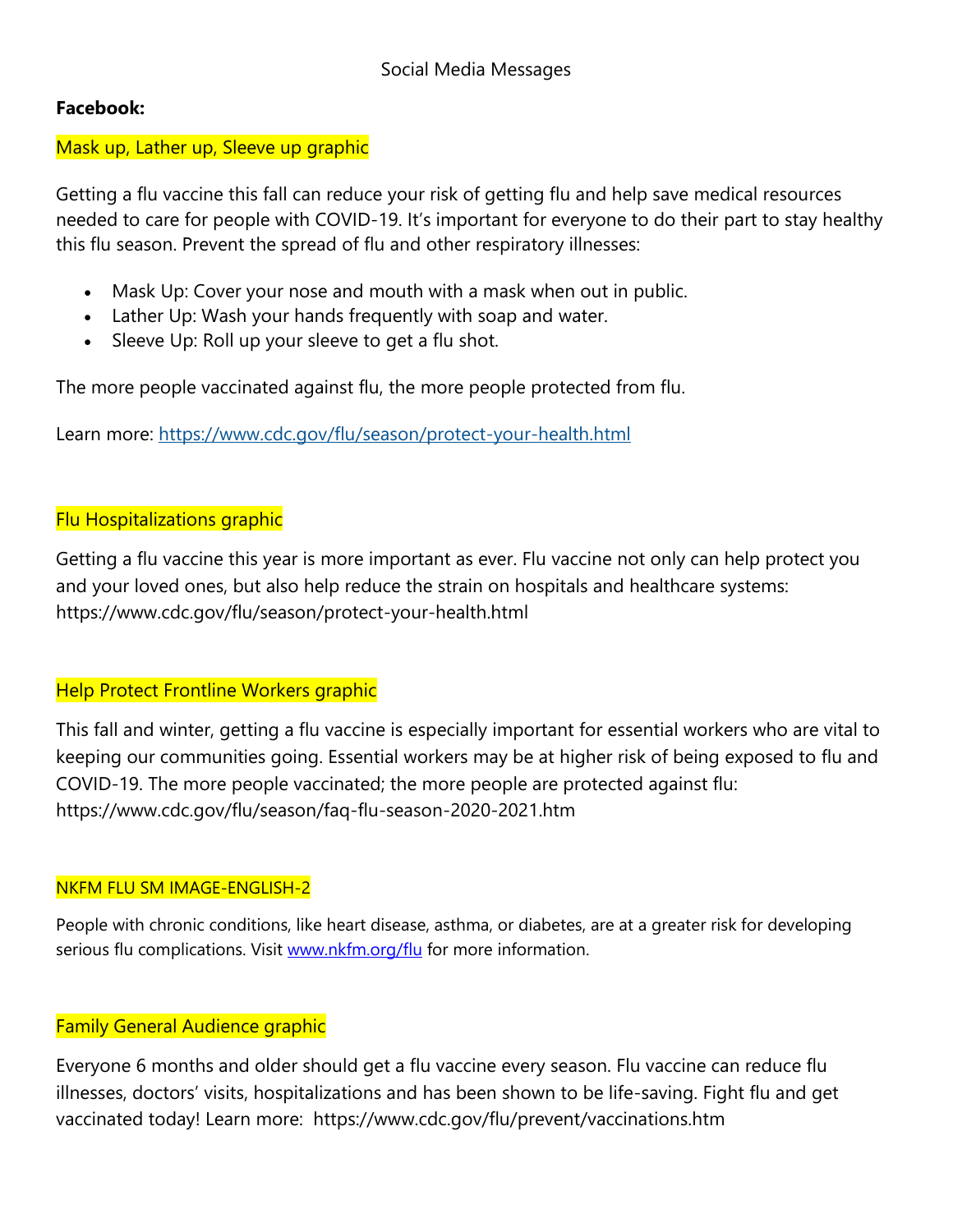# NKFM FLU SM IMAGE-1-ENGLISH graphic

In addition to an annual flu vaccination, it's extremely important to follow these steps: you're your hands often, stay home if you don't feel well, avoid touching your eyes, nose, or mouth cough into elbows, and clean and disinfect surfaces, especially when someone is sick. nkfm.org/flu

## Children and Flu graphic

Flu vaccine is the best way to protect your child against flu and its potentially serious complications. Children younger than 5 years old, especially those younger than 2, are at high risk of developing serious flu-related complications. What parents need to know about flu and flu vaccine: <https://www.cdc.gov/flu/highrisk/parents.htm>

# No one has time for the flu graphic

Most people who get sick with flu will have mild illness, however, flu can make chronic health problems worse. Flu vaccine is the best protection from flu and its potentially serious complications. Find out what groups of people are at high risk for complications: <https://www.cdc.gov/flu/highrisk/index.htm>

# Older adults and flu graphic

Adults 65 years and older are at high risk for developing serious complication from flu. In recent years, flu vaccines have reduced the risk of flu-associated hospitalizations among older adults by about 40%. Learn more about the different flu vaccines recommended for adults 65 years and older this season: https://www.cdc.gov/flu/highrisk/65over.htm

# Benefits of Flu Shot graphic

There are benefits of getting your flu shot. According to the @CDC, flu vaccination in the US during the 2019-2020 season prevented an estimated 7.5 million flu illnesses, 105,000 flu hospitalizations, and 6,300 flu deaths. Learn more at [www.cdc.gov/flu.](http://www.cdc.gov/flu)

# Diabetes and Flu graphic

Even when well-managed, diabetes places people at high risk of developing serious flu complications. Flu illness can also make it harder to control blood sugar. Getting a flu vaccine is the best protection against flu and its potentially serious complications for people with diabetes. Learn more: https://www.cdc.gov/flu/highrisk/diabetes.htm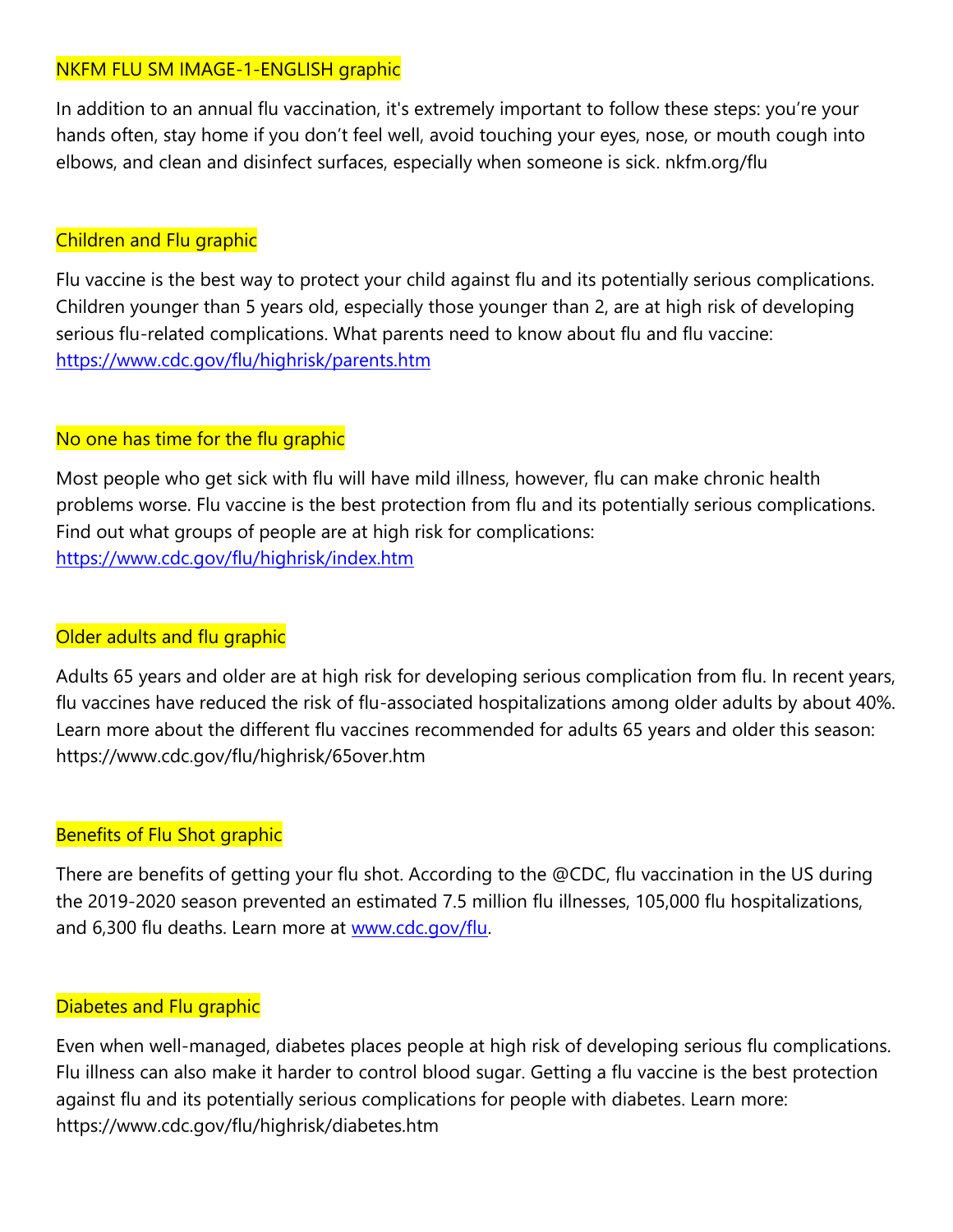## **Twitter:**

## Mask up, Lather up, Sleeve up graphic

Getting a #fluvaccine is more important than ever.

Help prevent the spread of #flu: #MaskUp #LatherUp your hands w/ soap & water Roll your #SleeveUp for a flu vaccine

The more people vaccinated against flu, the more people protected! Learn more: <https://www.cdc.gov/flu/season/protect-your-health.html>

### Flu Hospitalizations graphic

Getting a #flu vaccine this year is more important as ever. #Fluvaccine not only can help protect you and your loved ones, but also help reduce the strain on hospitals and healthcare systems: <https://www.cdc.gov/flu/season/protect-your-health.html>

### Help Protect Frontline Workers graphic

Essential workers may be at a higher risk of being exposed to #flu and #COVID19. Protect yourself and your community from flu by getting a #fluvaccine. The more people vaccinated; the more people protected. Learn more: https://www.cdc.gov/flu/season/faq-flu-season-2020-2021.htm

### NKFM FLU SM IMAGE-ENGLISH-2 graphic

People with chronic conditions, like heart disease, asthma, or diabetes, are at a greater risk for developing serious flu complications. Visit [www.nkfm.org/flu](http://www.nkfm.org/flu) for more information.

### Family General Audience graphic

Everyone 6 months and older should get a #flu vaccine every season. Flu vaccine can reduce flu illnesses, doctors' visits, hospitalizations and has been shown to be life-saving. #FightFlu and get vaccinated today! Learn more: https://www.cdc.gov/flu/prevent/vaccinations.htm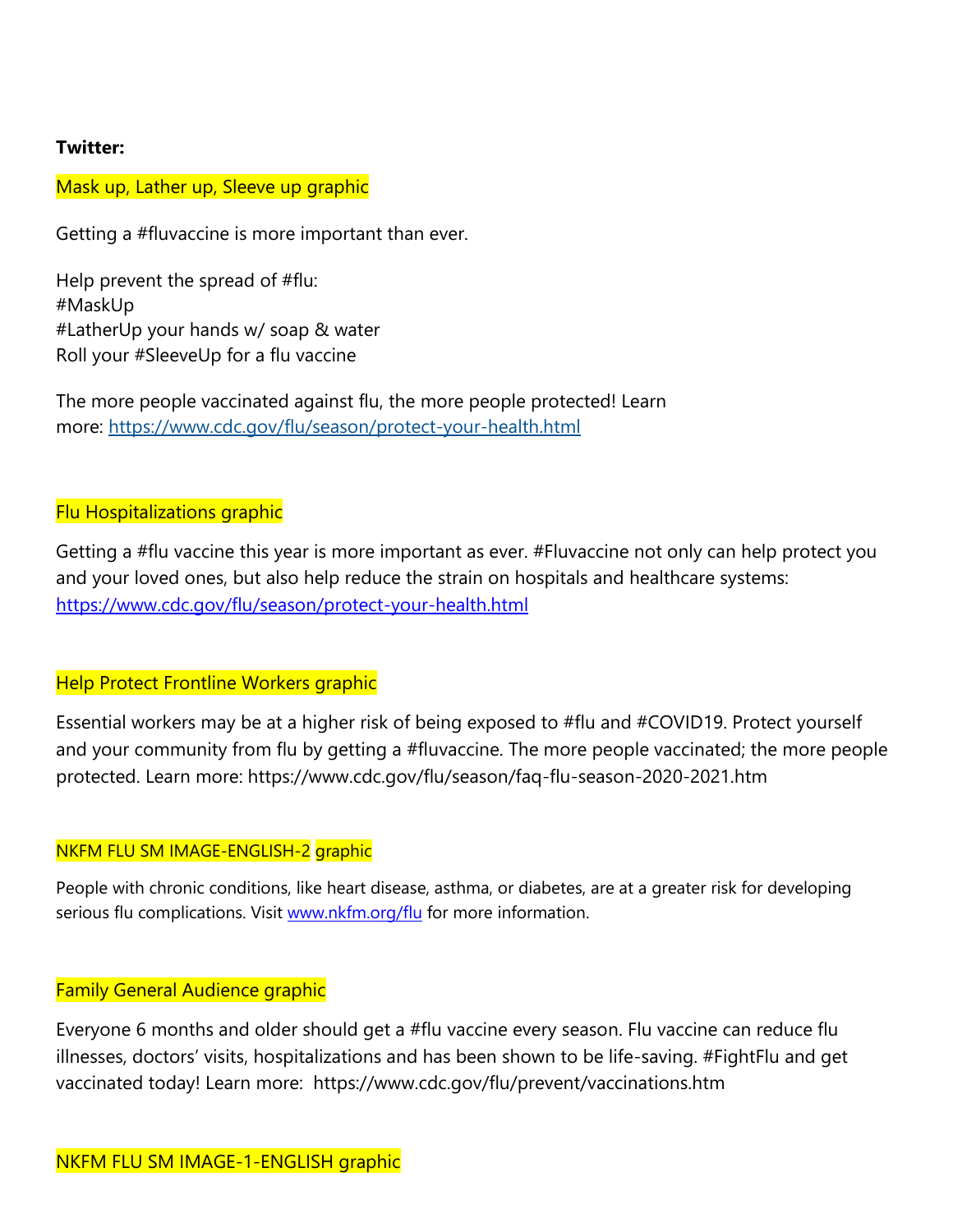In addition to an annual flu vaccination, it's extremely important to follow these steps: you're your hands often, stay home if you don't feel well, avoid touching your eyes, nose, or mouth cough into elbows, and clean and disinfect surfaces, especially when someone is sick. nkfm.org/flu

# Children and Flu graphic

#Parents: Flu vaccine is the best way to protect your child against #flu. Children younger than 5 years old, especially those younger than 2, are at high risk of developing serious flu-related complications. What you need to know this flu season: https://www.cdc.gov/flu/highrisk/parents.htm

# No one has time for the flu graphic

Flu can make chronic health problems worse. #Fluvaccine is the best protection from #flu and its potentially serious complications. Find out what groups of people are at high risk for complications: <https://www.cdc.gov/flu/highrisk/index.htm>

# Older adults and flu graphic

In recent years, #flu vaccines have reduced the risk of flu-associated hospitalizations among older adults by about 40%. Learn more about the different flu vaccines recommended for adults 65+ this season:<https://www.cdc.gov/flu/highrisk/65over.htm>

# Benefits of Flu Shot graphic

There are benefits of getting your flu shot. According to the @CDC, flu vaccination in the US during the 2019-2020 season prevented an estimated 7.5 million flu illnesses, 105,000 flu hospitalizations, and 6,300 flu deaths. Learn more at [www.cdc.gov/flu.](http://www.cdc.gov/flu)

# Diabetes and Flu graphic

Even when well-managed, #diabetes places people at high risk of developing serious #flu complications. Getting a flu vaccine is the best protection against flu and its potentially serious complications for people with diabetes. Learn more: https://www.cdc.gov/flu/highrisk/diabetes.htm

# **Instagram:**

Getting a #fluvaccine this fall can reduce your risk of getting #flu and help save medical resources for the care of people with #COVID19. It's important for everyone to do their part to stay healthy this flu season.